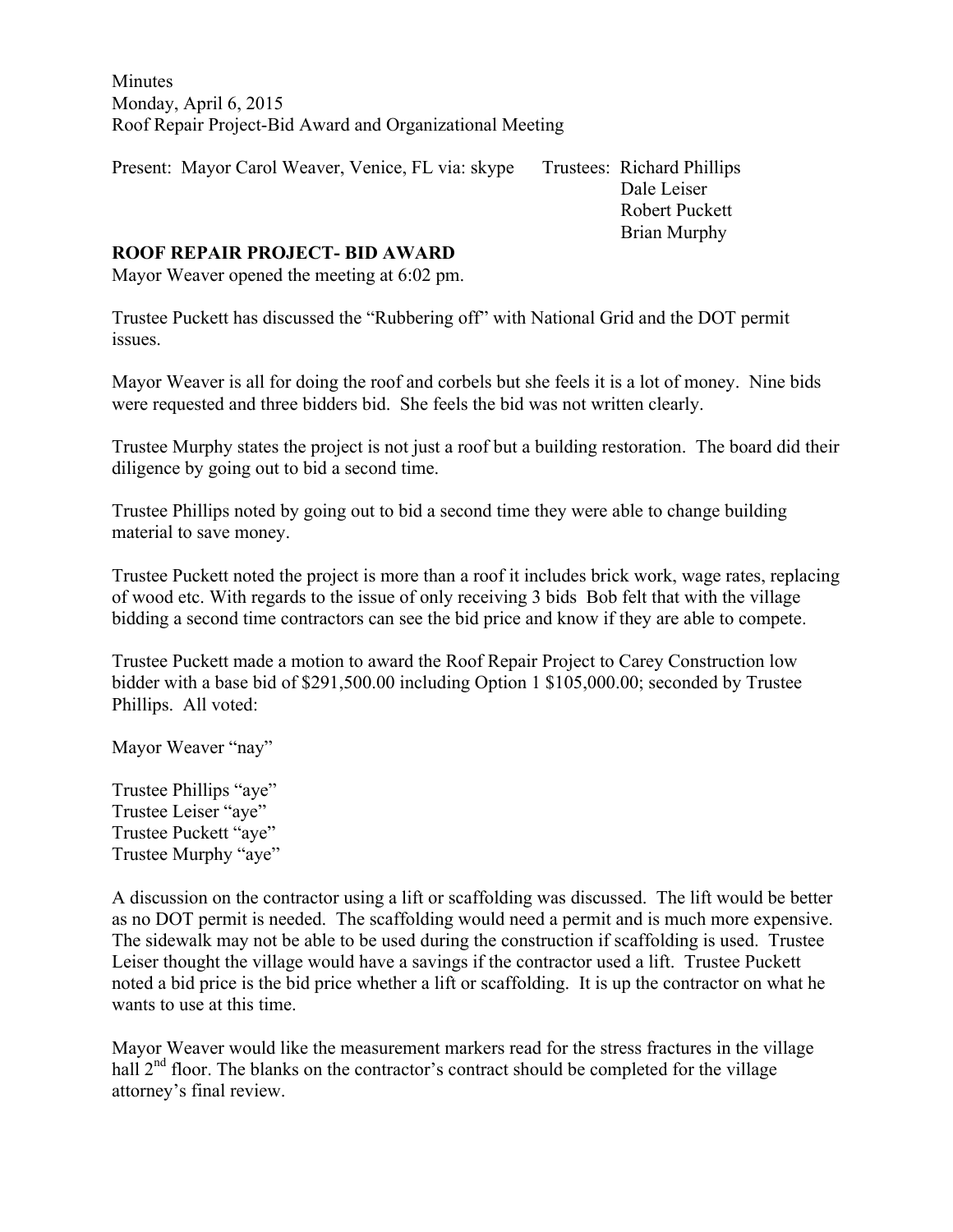## **ORGANIZATIONAL MEETING**

Mayor Weaver presented the following appointments:

| Deputy Mayor                                                                                          | Dale Leiser                                                                      |
|-------------------------------------------------------------------------------------------------------|----------------------------------------------------------------------------------|
| <b>Clerk Treasurer</b><br>Deputy Clerk<br>Records Officer                                             | Nicole H. Heeder<br>Carol van Denburgh<br>Jackie Bujanow                         |
| <b>Budget Officer</b>                                                                                 | Nicole H. Heeder                                                                 |
| Village Attorney<br><b>Acting Justice</b><br><b>Justice Court Clerk</b><br>Deputy Justice Court Clerk | Robert F. Fitzsimmons<br>----------------<br>Tina M. Puckett<br>Nicole H. Heeder |
| ZBA Member to $(3/31/20)$<br>Chairman of the ZBA                                                      | Kimberly Gray<br>David Sullivan                                                  |
| Planning Board Member<br>$(to \frac{3}{3} \frac{1}{20})$                                              | Mathew Cabral                                                                    |
| <b>Recreation Commission Member</b><br>$($ to $3/31/21)$                                              | Angie Hickman                                                                    |
| <b>Historic Preservation Member</b><br>$(to \frac{3}{3}1/19)$                                         | Ruth Piwonka                                                                     |
| Code Enforcement Officer<br>Zoning Enforcement Officer                                                | Glenn Smith<br>Glenn Smith                                                       |
| ZBA/PB and HPC Attorney                                                                               | Robert F. Fitzsimmons                                                            |
| Village Historian                                                                                     | Ruth Piwonka                                                                     |
| Fire Department Engineer                                                                              | Peter Hunter                                                                     |
| Street & Sidewalk Project<br>Manager                                                                  | James C. Dunham                                                                  |
| <b>Official Newspaper</b>                                                                             | The Register Star                                                                |
| <b>Regular Monthly Meetings</b>                                                                       | Second Wednesday of each month                                                   |
| Mileage Allowance                                                                                     | 51 cents per mile                                                                |
| Member of Board of Directors<br>Kinderhook Ambulance Protection<br>Distrtict #1                       | Richard A. Phillips                                                              |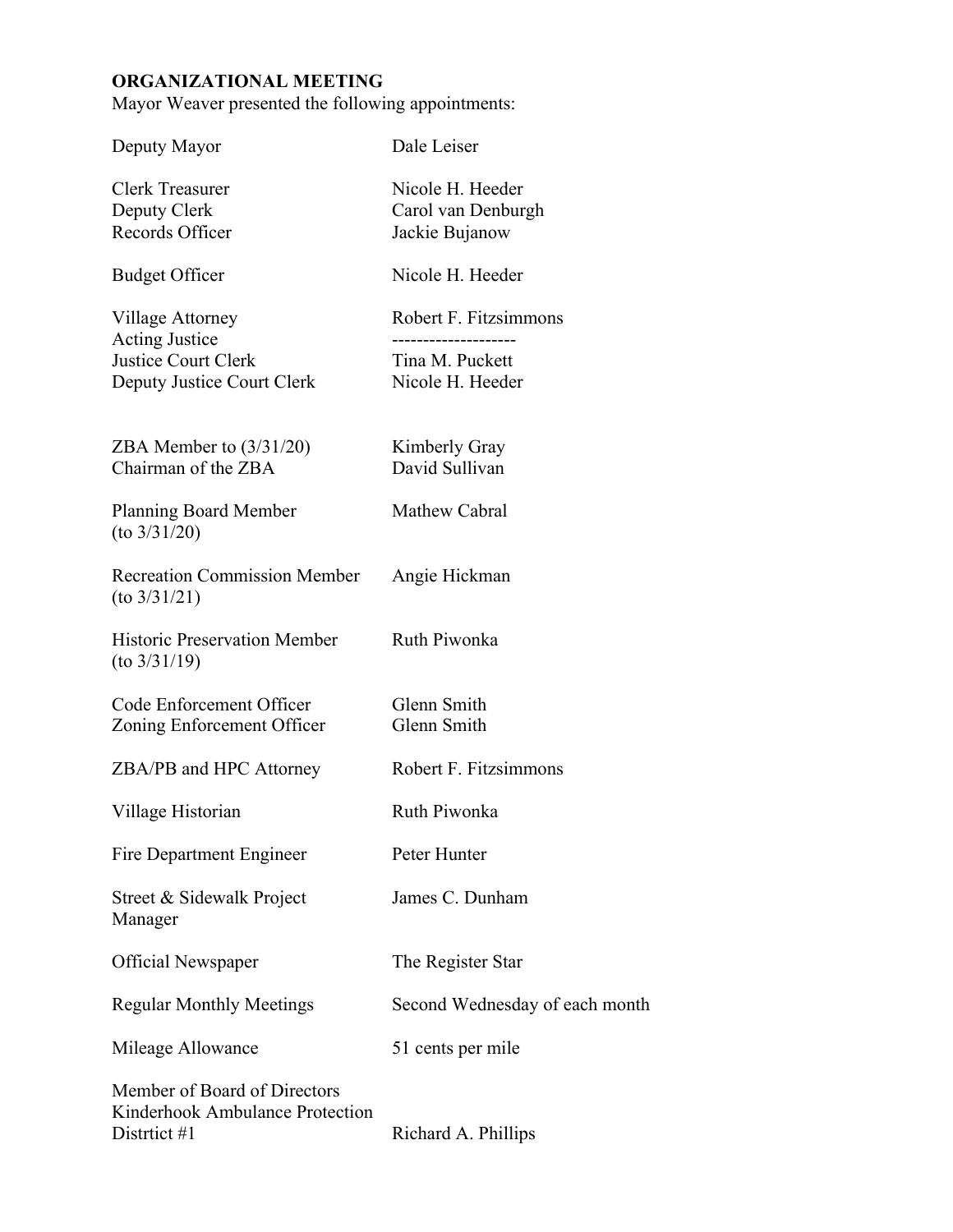Committee Appointments:

| Mayor Weaver            | Personnel<br><b>Street Maintenance/Cleaning</b><br>Village Parking Lot<br>Drainage<br>Representative on Joint Trail Committee<br>Representative on Town or Kinderhook<br><b>Economic Development Committee</b><br>Liaison to ZBA<br>Liaison to Economic Development<br>Committee - Village of Kinderhook<br>Liaison to KBPA                  |
|-------------------------|----------------------------------------------------------------------------------------------------------------------------------------------------------------------------------------------------------------------------------------------------------------------------------------------------------------------------------------------|
| <b>Trustee Leiser</b>   | <b>Water Commissioner</b><br>Commission of DPW<br><b>Snow Removal</b><br><b>DPW</b> Garage<br>Vehicle, Machinery and Equipment<br>Leaf Pickup<br>Sidewalks                                                                                                                                                                                   |
| <b>Trustee Murphy</b>   | Office Technology Coordinator<br><b>Bulletin</b><br><b>Liaison to Recreation Commission</b><br>Liaison to Village Economic Development Committee<br>Landscape, Beautification and Decoration<br><b>Shade Trees</b><br><b>Sexual Harassment Committee</b><br>Village Welcome Brochure<br>Celebrations<br>Playgrounds                          |
| <b>Trustee Phillips</b> | Fire Commissioner<br>Liaison to Town Board<br>Liaison to Planning Board<br><b>Sexual Harassment Committee</b><br>Village Hall<br>Insurance<br>Chairman of Safety Committee<br>Liaison to Greenway Council & Hudson<br>River Heritage<br>Representative on Joint Emergency<br><b>Planning Committee</b><br>Grants<br>Village Welcome Brochure |
| <b>Trustee Puckett</b>  | Village Hall & Bandstand<br><b>Refuse Collection</b>                                                                                                                                                                                                                                                                                         |